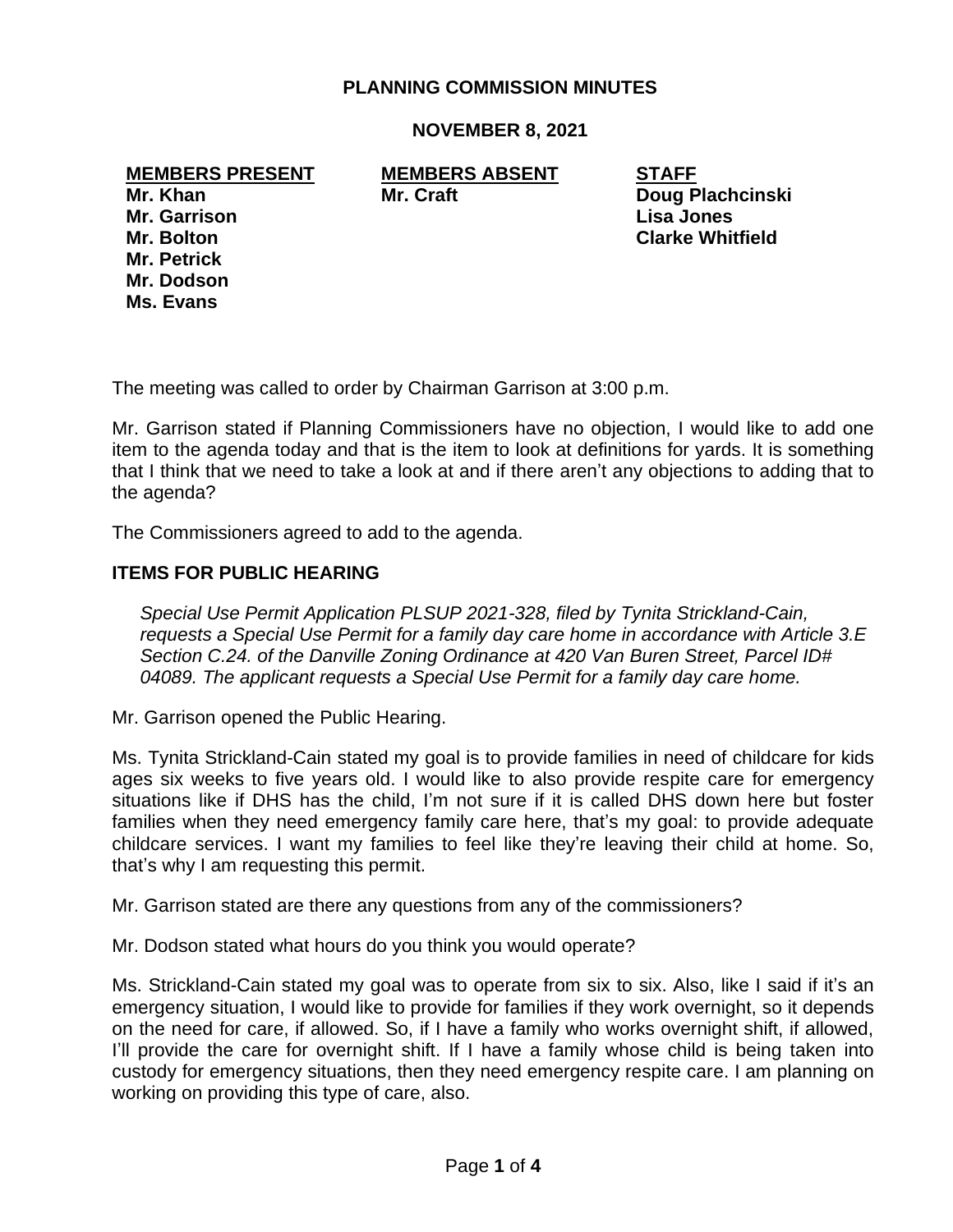Ms. Evans stated do you plan on those respite care cases being in addition to the up to twelve that you're requesting or inclusive in the twelve?

Ms. Strickland-Cain stated the twelve hours?

Ms. Evans stated no, the twelve non-related children.

Ms. Strickland-Cain stated I don't plan on having twelve kids in a home at one time. It is a bit overwhelming. I've been working with children for like twenty-two years. So, I know the ratio with children for my capacity depends on the age limit is four to one. I would never have more than twelve kids at a time in a care of my own because it is not smart or safe to have that many children in one capacity. Especially working with different age levels because if you're working with infants you are only allowed to have four to one for infants. If you are working with toddlers, it is five to one. Whatever group of children that you're working with the ratio drops. Now I'm just giving a ratio from Philadelphia because I'm from Philadelphia. So, in Philadelphia that's our ratio but Virginia after looking into the process of like the different ratio types when I went to training last year, it's pretty much the same. So, if I have, two toddlers and one infant, I'm going to feel allowed to have one to four children because the ratio drops according to the youngest age in your group. I would never have more than twelve kids. I can't care for twelve kids at one time. It's not safe. You can't keep your eyes on twelve kids at one time.

Ms. Evans stated so, it's just you, not any employees?

Ms. Strickland-Cain stated no.

Mr. Garrison closed the Public Hearing.

Mr. Bolton stated just one, we don't set time. She mentioned six to six but then, if she had an overnight, that's okay or is that?

Mr. Plachcinski stated It would be alright.

Mr. Bolton stated I thought so. Thank you.

## **Mr. Bolton made a motion for recommendation of approval for Special Use Permit PLSUP 2021-328 as submitted. Ms. Evans seconded the motion. The motion was approved by a 6-0 vote.**

Mr. Garrison stated of the other item that I ask that we look at and add to the agenda, is in the last several months, the BZA has had several cases that came before them dealing with people that owned corner lots, and in the code, the code states that if you live on the corner, then you have two front yards. These people have been coming to request something that anyone else in the city living on a street, not on a corner lot, could have done simply by getting whatever permits they needed and going about their business and having it installed. In these cases, these people are having to pay \$205.00 for BZA.

Mr. Plachcinski stated I think so.

Mr. Garrison stated they're having to pay an additional \$200.00 just to get approval from BZA and I can tell you that the BZA has passed all of them, almost without any discussion. And I think that's a little unfair to treat people that have a corner lot differently in the use of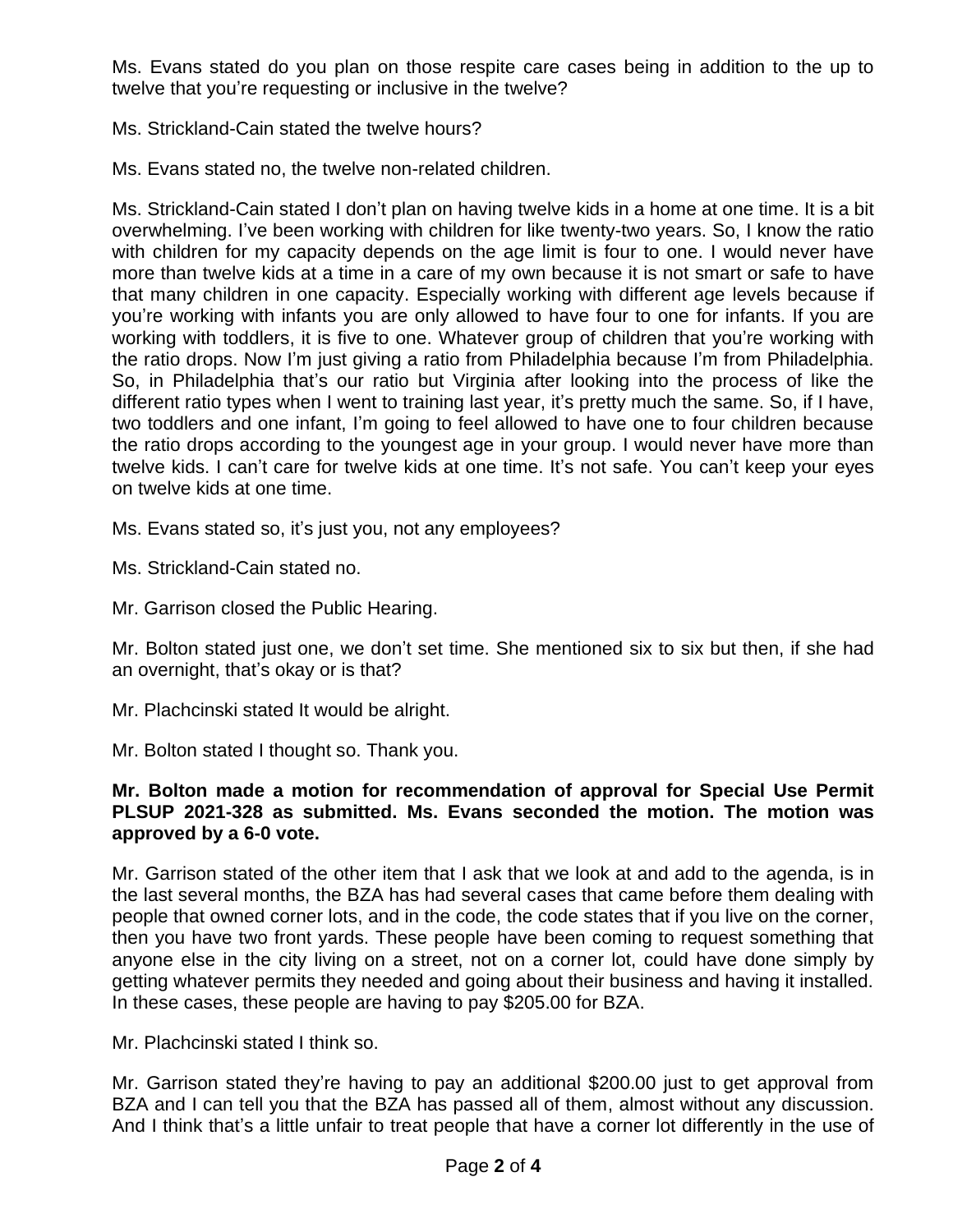the yard that's on the side of their house. So, I bring that to you for discussion and or a recommendation that we ask Mr. Plachcinski to look into the definition and see if we can change it.

Ms. Evans stated I thought that part of the issue was they were putting a piece of equipment in their side yard. It is not necessarily front yard. Like air conditioners are supposed to be in the backyard but if they're extenuating circumstances, you can put them in the side yard.

Mr. Plachcinski stated right, we changed the ordinance to allow it in the side yard as long as it is screened. The way the ordinance reads still, if you're on that corner lot, then you don't really have a side yard. I mean, there is a side yard but in the most recent cases, that's been completely unfeasible to put it on that side of the house.

Ms. Evans stated then, that is odd to me that because it's on the corner lot that it's a front yard and not a side yard, when it's clearly not the front of the house.

Mr. Petrick stated you agree that this needs to be changed, you think?

Mr. Plachcinski stated I think so and Mr. Garrison brings up the application cost, but I think it's not even so much that as it is the time and stress of going in front of a public body and having a public hearing for something that is relatively straightforward. We will need to look at what other implications may be in the ordinance for making the change. Are there any other hidden rules or easter eggs that may you know, have to do with the definition of a front yard versus street side yard, which is how I've seen other communities handle that in the ordinance. So certainly, there are some techniques to accomplish what Chairman Garrison proposes, but we'll need to take a look at the whole ordinance and make sure we don't set off a ripple effect of or if we do, we accommodate multiple changes.

Mr. Petrick stated does this have any effect on people storing recreational vehicles or anything like that?

Mr. Plachcinski stated that would be something we want to look at clearly.

**Mr. Bolton made a motion for recommendation to staff that they go in and look into this for us. Mr. Dodson seconded the motion. The motion was approved by a 6-0 vote.**

IV. PLANNING DIRECTOR'S REPORT

Mr. Plachcinski said I was gong to bring up the front yard discussion under this section of the program, but you stole my thunder from me. So, I appreciate you and you're always welcome to. We've started our discussions about the comprehensive plan. So, after we are done here, we'll adjourn across the hall and have a brief introduction for about 45 minutes with our team that is in town having initial conversations. You know, they'll explain a little bit more about our timeline. Next month we do have at least two applications in that will be for a couple of different things. One of which will be particularly interesting, is there's the Old Baptist Church on West Main that a developer has an option on to convert to a family dwelling. It will be one more, but I can't remember right off the top of my head. We will have a discussion about this ordinance change and I think that'll be a full enough agenda for December because starting in January, we've got a lot of work in front of us as we proceed with comprehensive plan and still conducting our business week to week.

## VII. APPROVE MINUTES FROM OCTOBER 12, 2021